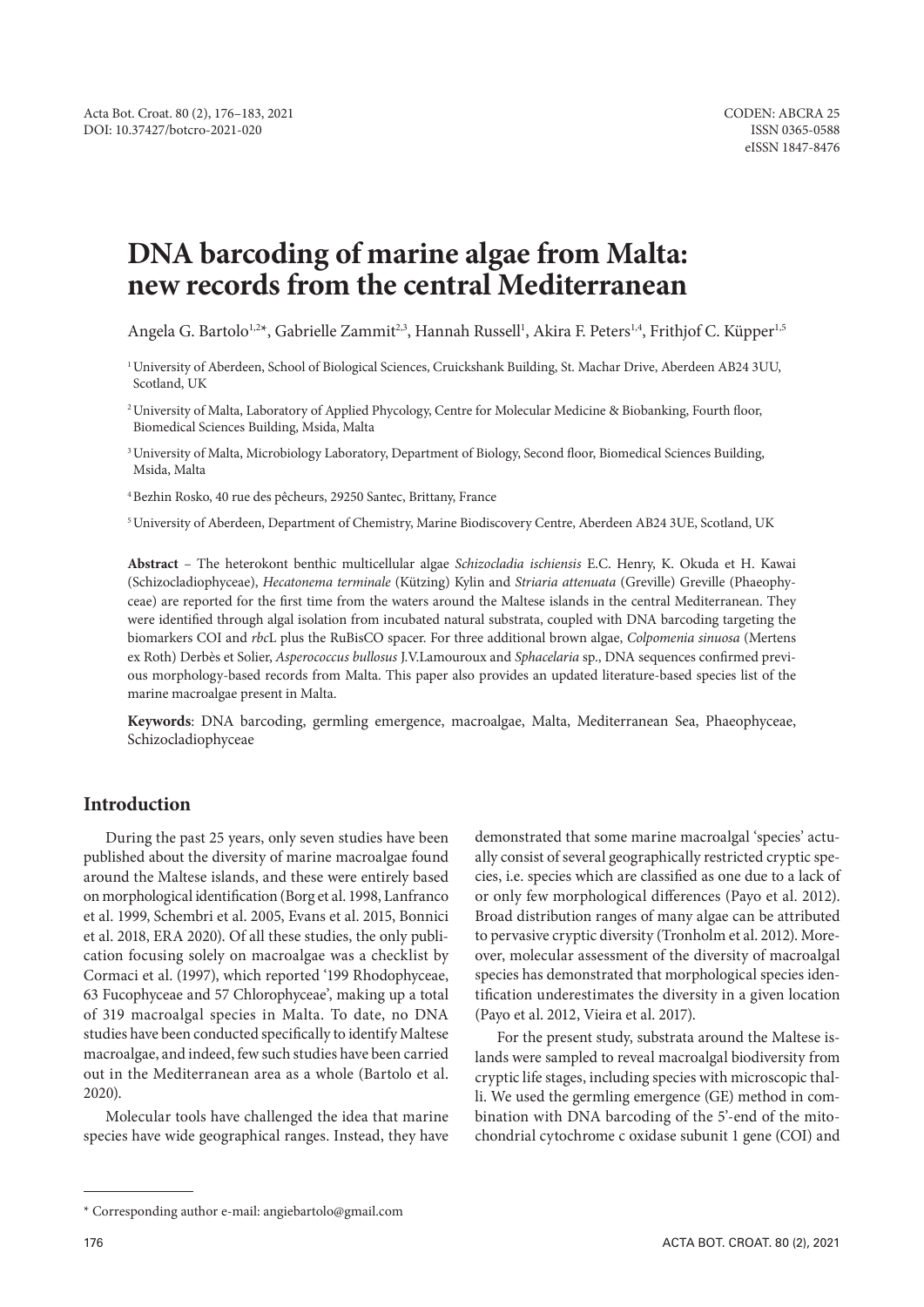the plastid-encoded large subunit of ribulose-1,5-bisphosphate carboxylase (*rbc*L) markers to identify algal species. The study of macroalgal microstages and microscopic species *in situ* is a challenging task, which was overcome by the germination and isolation of microscopic algal stages and microscopic species *in vitro*. This GE method has shown a potential for increasing the biogeographic and taxonomic knowledge on macroalgae (Peters et al. 2015). In fact, here we present three macroalgal species that were previously unreported from the Maltese islands and confirm the presence of another three algal species.

### **Materials and methods**

Substratum samples, including small pebbles and shell fragments, as well as *Posidonia oceanica* (Linnaeus) Delile and *Padina pavonica* (Linnaeus) Thivy fragments, were collected from four sites in the Maltese islands (Tab. 1).

Algal germlings were isolated from the substratum using the GE method (Peters et al. 2015), which involves the incubation of the substratum in a herbivore-free and nutrient-rich environment. The samples were cultured in 90 mm Petri dishes filled with 35 mL of Provasoli-enriched natural autoclaved seawater (Starr and Zeikus 1993, Coelho et al. 2012), incubated at 18 ºC and exposed to natural light. Clonal strains of filamentous algae were isolated after 1-3 months by cutting fragments of emerging algae under the stereomicroscope and transferring them into new dishes. Monoeukaryotic strains (Tab. 1) were obtained by sub-isolating fewcelled thallus fragments.

The isolates were studied via light microscopy (Nikon Eclipse Ti-S inverted microscope connected to a Nikon Digital DS-Fi 1 camera). The keys in Cormaci et al. (2012) were used for morphological identification of the species.

DNA was extracted from each specimen using the DNeasy Plant Mini Kit (Qiagen, Hilden, Germany) according to the manufacturer's protocol modified with a CTAB pre-treatment according to Gachon et al. (2009). The DNA was quantified using a Nanodrop 2000 spectrophotometer. Partial COI and *rbc*L genes, as well as the RuBisCO spacer, were amplified using the primer pairs listed in Tab. 2.

PCR amplifications were performed in a total volume of 50 μL, containing approximately 100 ng of DNA, a deoxynucleoside triphosphate mixture (0.2 mM each), supplemented to give a final concentration of 1.8 mM MgCl<sub>2</sub>, 0.625 U of OneTaq Quick Load 2× Master Mix with Standard

**Tab. 1.** Provenance of strains including spatial data collected by means of a hand-held Garmin 78s Marine Global Positioning System (GPS) device. All samples were found submerged in seawater.

| Isolate number | Location                | Coordinates           | Site description                 | Depth (m) |
|----------------|-------------------------|-----------------------|----------------------------------|-----------|
| MT17-026       |                         | $35^{\circ}56.976'$ N | Beneath Wignacourt Tower,        | T         |
|                | Saint Paul's Bay, Malta | 14°24.056' E          | on Posidonia oceanica leaf       |           |
| MT17-059       | Cirkewwa, Malta         | 35°59.162' N          | Near desalination plant outfall, | 1.5       |
|                |                         | 14°20.305' E          | on hard substratum               |           |
| MT17-068       | Cirkewwa, Malta         | 35°59.162' N          | Near desalination plant outfall, | 1.5       |
|                |                         | 14°20.305' E          | on large stone                   |           |
| MT17-092       | Dwejra, Gozo            | 36°03.185' N          | Blue Hole, on hard substratum    | 18.4      |
|                |                         | 14°11.283' E          |                                  |           |
| MT17-099       |                         | 36°03.185' N          | Collapsed rock debris,           | 16.9      |
|                | Dwejra, Gozo            | 14°11.283' E          | fresh colonisation               |           |
| MT17-100       | Marsascala, Malta       | 35°52.036' N          | Close to wreck,                  | 22        |
|                |                         | 14°34.421' E          | from soft substratum             |           |

**Tab. 2.** List of primers used in this study, including the target biomarker, name and sequence for each.

| Biomarker                      | Primer name      | Primer No.     | Sequence                      | Reference               |
|--------------------------------|------------------|----------------|-------------------------------|-------------------------|
| <b>COI</b>                     | GazF2            |                | <b>CCAACCAYAAAGATATWGGTAC</b> | Lane et al. 2007        |
|                                | GazR2            | 2              | GGATGACCAAARAACCAAAA          | Lane et al. 2007        |
|                                | DumR1            | 3              | AAAAAYCARAATAAATGTTGA         | Saunders 2005           |
| <i>rbcL</i> and RuBisCO spacer | rbcLP2F/rbcL40DF | $\overline{4}$ | <b>GAWCGRACTCGAWTWAAAAGTG</b> | Kawai et al. 2007       |
|                                | rbcS139R         | 5              | <b>AGACCCCATA ATTCCCA ATA</b> | Peters and Ramírez 2001 |
| rbcL                           | rbcL1273F        | 6              | <b>GTGCGACAGCTAACCGTG</b>     | Peters et al. 2010      |
|                                | rbcS139R         | 7              | As above                      | As above                |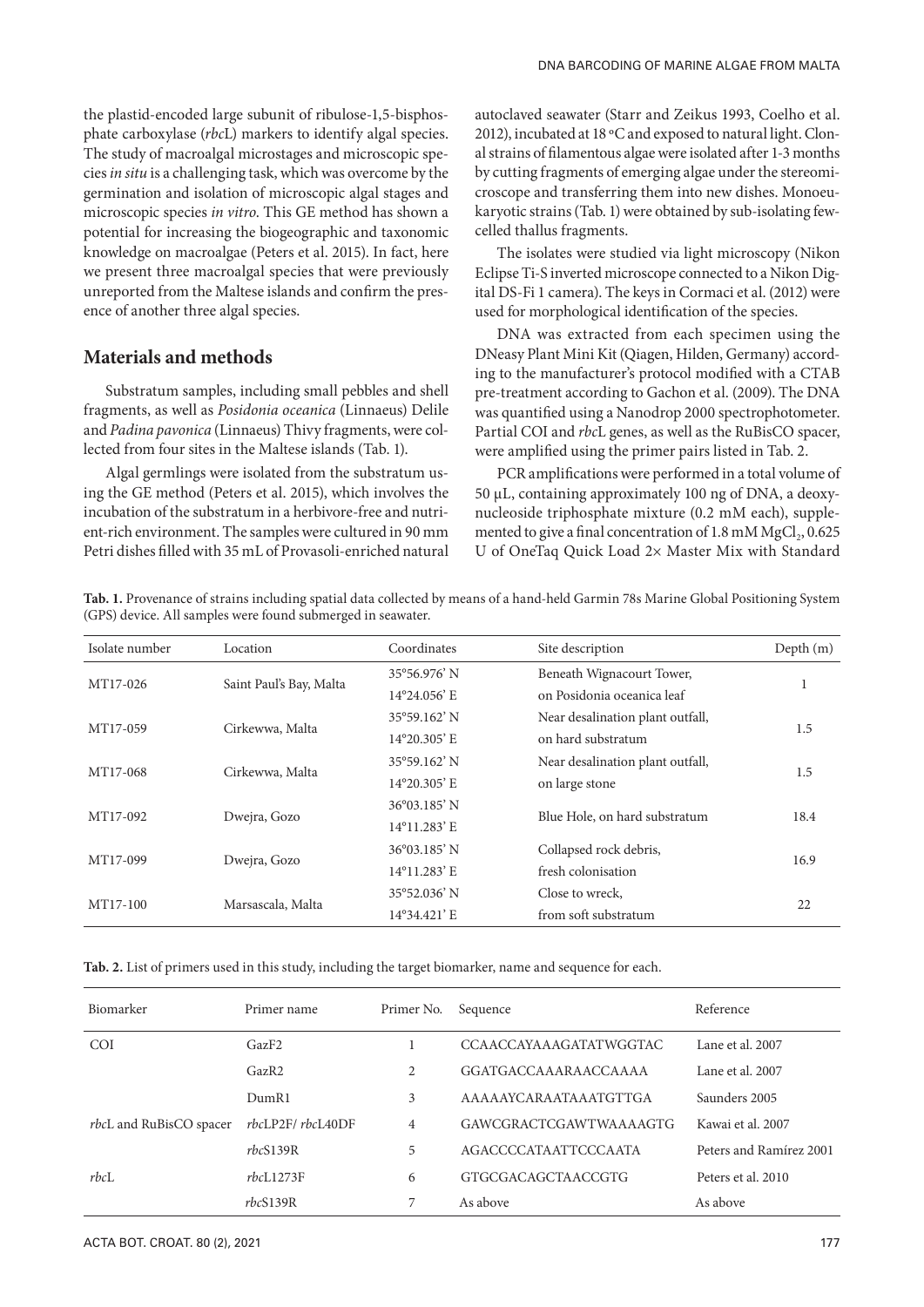| Primer pairs | Initial     |        | Amplification (temperature in °C) |               |                         |             | Reference        |
|--------------|-------------|--------|-----------------------------------|---------------|-------------------------|-------------|------------------|
|              |             | Cycles | Denaturation                      | Annealing     | Elongation              |             |                  |
| 1 and 2      | 4 min at 94 | 38     | $\mid$ min at 94                  | 30 s at 50    | 1 min at $72$           | 7 min at 72 | Lane et al. 2007 |
| 1 and 3      | 1 min at 94 | 35     | $\mid$ min at 94                  | 1.5 min at 50 | 1 min at $72$           | 5 min at 72 | Peña et al. 2015 |
| 4 and 5      | 3 min at 95 | 30     | 30 s at 95                        | 30 s at 55    | $2 \text{ min}$ at $72$ | 7 min at 72 | Muñoz 2016       |
| 6 and 7      | 3 min at 95 | 30     | 30 s at 95                        | 30 s at 55    | 1 min at $72$           | 7 min at 72 | Muñoz 2016       |

**Tab. 3.** PCR programme conditions used for each primer pair in this study.

**Tab. 4.** List of sequences produced in this study, with the corresponding NCBI accession number.

| Isolate number | Identity                | $rbcL$ + RuBisCO spacer | <b>COI</b> |
|----------------|-------------------------|-------------------------|------------|
| MT17-026       | Sphacelaria sp.         |                         | MW580390   |
| MT17-059       | Colpomenia sinuosa      | MW659855                | MW580391   |
| MT17-068       | Hecatonema terminale    | MW659856                | MW580392   |
| MT17-092       | Striaria attenuata      | MW659857                | -          |
| MT17-099       | Asperococcus bullosus   | MW659858                | MW580393   |
| MT17-100       | Schizocladia ischiensis | MW659859                |            |

Buffer (New England Biolabs, Inc.), 0.5 pmol of each primer and of 21 μL nuclease-free water.

Amplifications were carried out in a GeneAmp thermocycler PCR system 2700 (Applied Biosystems, Foster City, CA, USA) or T3000 thermocycler (Biometra, Jena, Germany) according to the PCR programmes listed in Tab. 3. PCR products were verified on 1% (w/v) agarose gel. PCR products were purified using a QIAquick PCR Purification Kit (Qiagen, Hilden, Germany) and sequenced via a BigDye Terminator v3.1 Cycle Sequencing Kit on an ABI 3730xl DNA analyser (Applied Biosystems, Foster City, California, USA) at Eurofins Genomics (Germany).

The sequences were manually checked for correctness by inspecting the chromatograms and were compared to published sequences by the Basic Local Alignment Search Tool (BLAST) housed at the United States National Center of Biotechnology Information (Zhang et al. 2000). The nucleotide sequences obtained during this study were deposited in the DDBJ/GenBankTM/EBI Data Bank and Accession numbers are listed in Tab. 4.

The biomarkers obtained were then analysed to arrive at the taxonomic identity of the algae. Taxonomic identities of algae based on molecular studies are highly dependent on the correct identification of DNA sequences in molecular databases, the degree of representation of the species concerned, and the percentage identity between the sequences being compared. The resolving power as specieslevel cut-off used for COI in the Ectocarpales was 1.8% (Peters et al. 2015). This barcode gap, previously identified empirically by Peters et al. (2015), was confirmed to range from 0.011 to 0.037 K2P pair-wise genetic distance in *Ectocarpus* (Montecinos et al. 2017), i.e. the equivalent of 1.1% to 3.7%. In fact, for all COI sequences in this study the species-level cut-off applied was more conservative, at 0.6%. In the case of the *rbc*L gene, a more conservative approach was applied, taking into consideration that the *rbc*L is less

variable (Camacho et al. 2019), with the highest species-level cut-off used being 0.4%. This ensured that all species and genera presented in this study were identified only to the level at which there is high-level confidence.

A literature review was also conducted on Google Scholar to provide an updated macroalgal species list for Malta. The following terms were combined in the search: ("Macroalgae" OR "marine algae" OR "seaweeds" OR "algae" OR "brown algae" OR "Phaeophyceae" OR "Rhodophyta" OR "Chlorophyta" OR "green algae" OR "red algae" OR "alien algae") AND ("Maltese islands" OR "Malta" OR "Gozo" OR "Comino"). This resulted in seven publications (Cormaci et al. 1997, Borg et al. 1998, Lanfranco et al. 1999, Schembri et al. 2005, Evans et al. 2015, Bonnici et al. 2018, ERA 2020). Further searches were conducted using the 'distribution' feature on AlgaeBase (Guiry and Guiry 2020). Moreover, AlgaeBase (Guiry and Guiry 2020) was also used to update the species names in the compiled list to reflect revisions in taxonomy.

#### **Results**

In this paper, we report 14 sequences based on surveys in the Maltese islands using COI, *rbc*L and the RuBisCO spacer. The results include four COI, five *rbc*L and five RuBisCO spacer barcodes. Tab. 5 provides the results of the BLAST searches including the length of sequence, the percentage identity with the closest hits, as well as the percentage query cover. The BLAST searches resulted in five strains being identified up to species-level and one strain up to genus-level as follows: *Schizocladia ischiensis* E.C. Henry, K. Okuda et H. Kawai (Schizocladiophyceae), *Hecatonema terminale* (Kützing) Kylin, *Striaria attenuata* (Greville) Greville, *Colpomenia sinuosa* (Mertens ex Roth) Derbès et Solier, *Asperococcus bullosus* J.V.Lamouroux and *Sphacelaria* sp.

*Schizocladia ischiensis* is the only taxonomically accepted species in the genus *Schizocladia* (Guiry and Guiry 2020),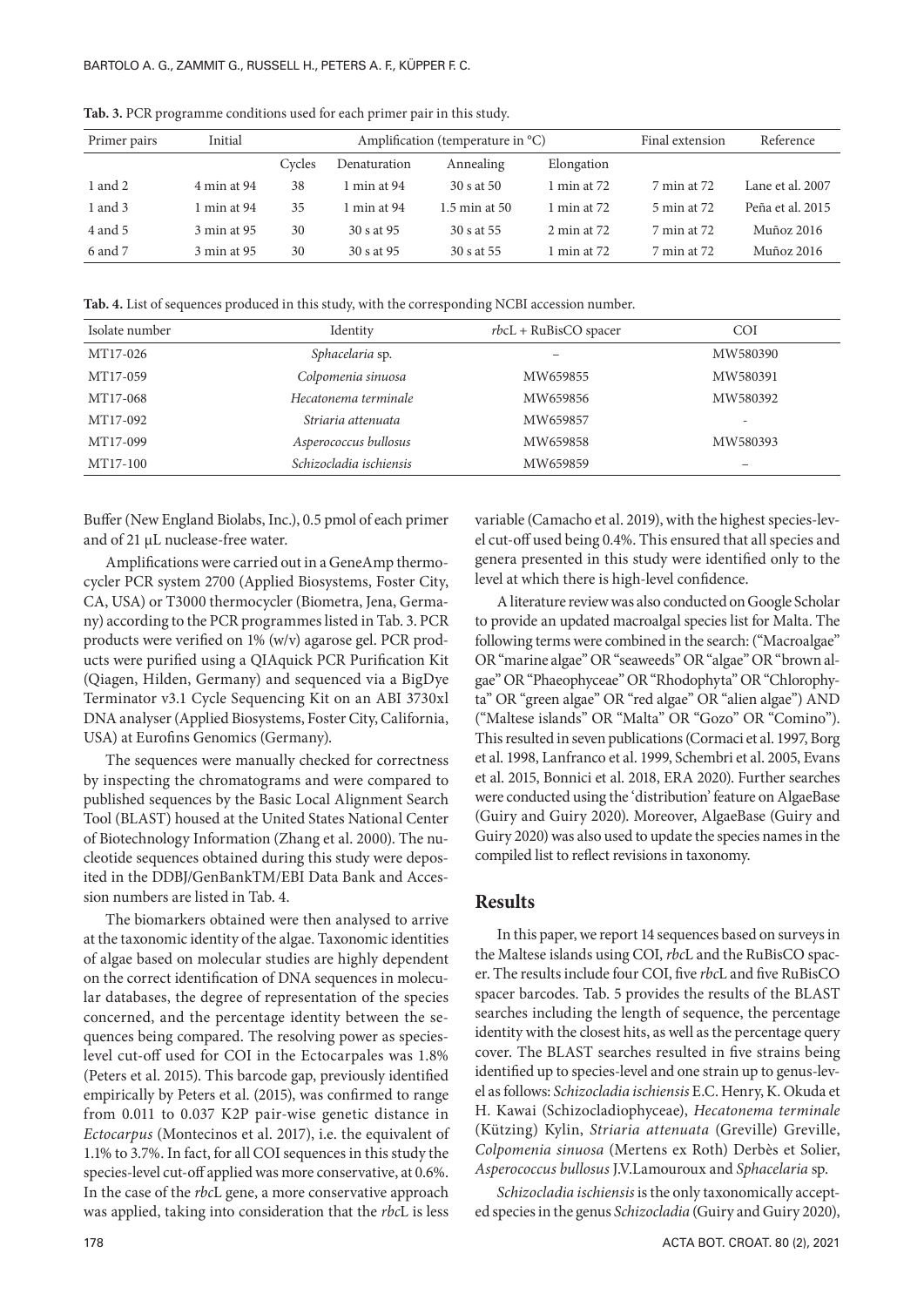| Species name                  | Strain   | Marker     | Length<br>(bp) | $\%$<br>Identity | $\%$<br>Cover | Accession | Species name and locality                                  |
|-------------------------------|----------|------------|----------------|------------------|---------------|-----------|------------------------------------------------------------|
| Colpomenia sinuosa            | MT17-059 | rbcL       | 194            | 100              | 100           | AF385839  | Colpomenia sinuosa, Korea, Cho et al. 2001                 |
| Colpomenia sinuosa            | MT17-059 | spacer     | 189            | 97.4             | 100           | AF385839  | Colpomenia sinuosa, Korea, Cho et al. 2001                 |
| Colpomenia sp.                | MT17-059 | <b>COI</b> | 538            | 97.3             | 95            | KF281125  | C. sinuosa, Australia, McDevit & Saunders, 2017            |
| Sphacelaria sp.               | MT17-026 | <b>COI</b> | 608            | 99.3             | 99            | LM994971  | <i>Sphacelaria sp., Greece, Peters et al. 2015</i>         |
| Hecatonema terminale          | MT17-068 | <b>COI</b> | 633            | 100              | 98            | LM995391  | H. maculans, Greece, Peters et al. 2015                    |
| Hecatonema terminale          | MT17-068 | rbcL       | 1403           | 99.9             | 100           | AF207802  | <i>Hecatonema</i> sp., unpublished                         |
| Hecatonema terminale MT17-068 |          | spacer     | 207            | 99.5             | 99            | AF207802  | <i>Hecatonema</i> sp., unpublished                         |
| Schizocladia ischiensis       | MT17-100 | rbcL       | 1006           | 99.8             | 100           | MN996275  | <i>Schizocladia ischiensis, Italy, Rizouli et al. 2020</i> |
| Schizocladia ischiensis       | MT17-100 | spacer     | 82             | 100              | 100           | MN996275  | <i>Schizocladia ischiensis, Italy, Rizouli et al. 2020</i> |
| Striaria attenuata            | MT17-092 | rbcL       | 194            | 100              | 100           | AF055415  | <i>Striaria attenuata, Chile, Siemer et al. 1998</i>       |
| Striaria attenuata            | MT17-092 | spacer     | 181            | 98.3             | 100           | AF055415  | <i>Striaria attenuata, Chile, Siemer et al. 1998</i>       |
| Asperococcus bullosus         | MT17-099 | rbcL       | 1427           | 99.6             | 96            | LC016509  | Asperococcus bullosus, Japan, Kawai et al. 2016            |
| Asperococcus bullosus         | MT17-099 | spacer     | 178            | 91.2             | 100           | AY095321  | Asperococcus fistulosus, UK, Cho et al. 2003               |
| Asperococcus bullosus         | MT17-099 | <b>COI</b> | 625            | 99.8             | 99            | MN184505  | A. <i>bullosus</i> , Norway, Bringloe et al. 2019          |

**Tab. 5.** Results of BLAST searches including the length of sequence, percentage identity, query cover and details of the closest hit.

and there are four *rbc*L sequences in GenBank representing the species. The *rbc*L (Tab. 5: 1006 bp) and RuBisCO spacer (Tab. 5: 82 bp) produced values of 99.8% and 100% identity respectively to the sequence with GenBank accession number MN996275 (Rizouli et al. 2020). This species identification was determined with a high level of confidence.

The genus *Hecatonema* currently includes 11 species (Guiry and Guiry 2020) and there are 42 COI and three *rbc*L sequences in GenBank representing this genus. The COI sequence (Tab. 5: 633 bp) produced a high identity (100%) with the sequence having GenBank accession number LM995391 (Peters et al. 2015, as *Hecatonema maculans*) and this was determined with a high level of confidence. In addition, the *rbc*L and RuBisCO spacer further confirmed this conclusion since the closest hit in GenBank was to an unpublished sequence of *Hecatonema* sp. (Accession no. AF207802).

Currently, there are 10 species that are accepted taxonomically in the genus *Colpomenia* (Guiry and Guiry 2020) and these are represented by 41 COI and 116 *rbc*L sequences in GenBank. The *rbc*L (Tab. 5: 194 bp) and RuBisCO spacer (Tab. 5: 189 bp) provided 100% and 97.4% identity, respectively, to the published *C. sinuosa* sequence with Gen-Bank accession number AF385839 (Cho et al. 2001), and the species identification was determined with a high level of confidence. The COI sequence (Tab. 5: 538 bp) provided the closest hit (97.3% identity) to a sequence of *C*. *sinuosa* with accession number KF281125 (McDevit and Saunders 2017). The COI marker did not provide species identity.

*Striaria attenuata* is the only taxonomically accepted species in the genus (Guiry and Guiry 2020) and there is only one *rbc*L sequence in GenBank representing it. The *rbc*L (Tab. 5: 194 bp) and RuBisCO spacer (Tab. 5: 181 bp) provided 100% and 98.3% identity respectively to the published *S. attenuata* sequence having GenBank accession number AF055415 (Siemer et al. 1998).

There are 10 species currently accepted taxonomically in the genus *Asperococcus,* with six COI and 10 *rbc*L sequences in GenBank representing this genus. The COI sequence (Tab. 5: 625 bp) resulted in an identity of 99.8% to the *A. bullosus* sequence having GenBank accession no MN1184505 (Bringloe et al. 2019). In addition, the *rbc*L provided supporting information with a 99.6% level identity to the published *A. bullosus* sequence having GenBank accession number LC016509 (Kawai et al. 2016).

AlgaeBase currently lists 39 taxonomically accepted species for the genus *Sphacelaria* (Guiry and Guiry 2020), but only nine COI sequences are available in GenBank to represent these. The COI sequence (Tab. 5: 608 bp) gave a 99.3% identity to the *Sphacelaria* sp. sequence having GenBank accession number LM994971 (Peters et al. 2015). This genus-level identification was determined with high confidence.

It is evident that COI and *rbc*L together with the RuBisCO spacer reference sequences are not always available in Gen-Bank, and when found, they are not always defined up to species-level.

Another result of this study is the updated marine algal species list for Malta, given in the on-line Suppl. Tab. 1. The species list now consists of 69 Phaeophyceae, 1 member of the Schizocladiophyceae, 194 Florideophyceae, 4 Bangiophyceae, 3 Compsopogonophyceae, 1 Palmophyllophyceae, 3 Stylonematophyceae and 63 Ulvophyceae. There are a total of 338 species, also including the new records discovered in this work.

#### **Discussion**

Through the combination of the GE method, isolation of strains and DNA barcoding targeting the cytoplasmic markers COI and *rbc*L plus the RuBisCO spacer, the heterokont benthic multicellular algae *Schizocladia ischiensis*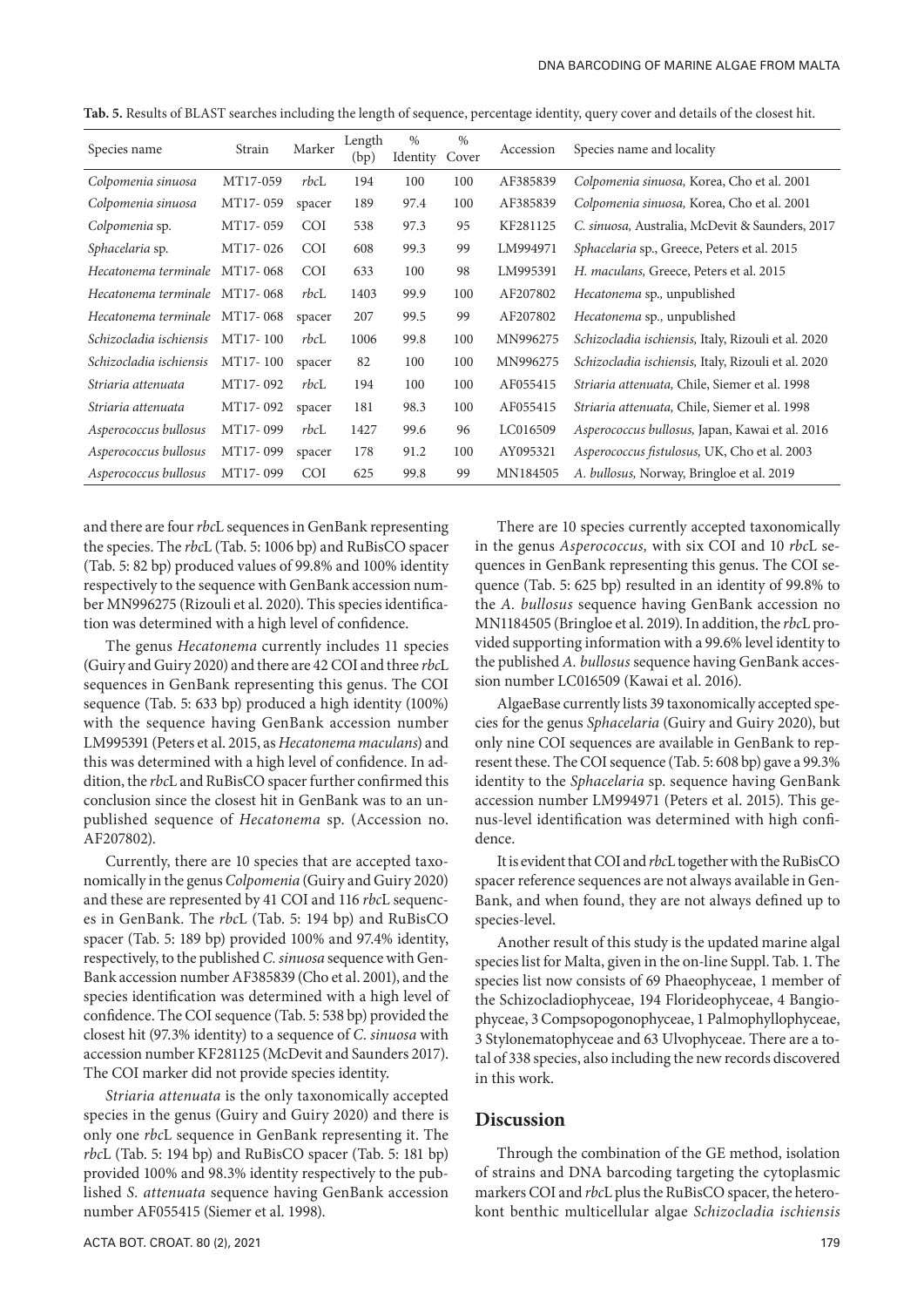

**Fig. 1.** Light micrograph of *Schizocladia ischiensis* E.C. Henry, K. Okuda et H. Kawai strain from Malta.

(Schizocladiophyceae), *Hecatonema terminale* and *Striaria attenuata* (Phaeophyceae) are being reported for the first time from the waters around the Maltese islands in the central Mediterranean. For three additional brown algae, *Colpomenia sinuosa*, *Asperococcus bullosus* and *Sphacelaria* sp., DNA sequences confirmed previous morphology-based records in Malta (Cormaci et al. 1997, Borg et al. 1998). All the species and genera presented in this study are identified only to the level at which there is high-level confidence.

*Schizocladia ischiensis* (Fig. 1) was germinated from a substratum sample collected at Marsascala at a depth of 22 m. The thallus was made up of branched filaments of 3–7 μm diameter, each containing one or two brown parietal plastids. The zoospores, which have a teardrop-shape and an eyespot (Kawai et al. 2003), were not examined in this study. Molecular phylogenies indicate a close relationship to Phaeophyceae; however, *Schizocladia* belongs to a different class since it lacks cellulose and plasmodesmata in the cell wall and the presence of a flagellar transitional helix (Kawai et al. 2003). The class Schizocladiophyceae and the species *S. ischiensis* were originally described from a single strain (KU-333) isolated from substratum collected off the island of Ischia near Naples in Italy; the diagnosis was based on photosynthetic pigment analysis, morphology, and molecular phylogenies (Kawai et al. 2003). The *rbc*L and RuBisCO spacer sequences obtained for the Maltese isolate are almost identical to those from a *S. ischiensis* strain from Naples (Tab. 5: *rbc*L 99.8% identity and RuBisCO spacer 100% identity with MN996275, Rizouli et al. 2020), but slightly different from strain RH15-53 (*rbc*L 99.4% identity and RuBisCO spacer 97.6% identity to LC521905), a recent record off the Greek island of Rhodes (Rizouli et al. 2020).

A germling of *H. terminale* (Fig. 2) emerged from a stone fragment collected from Cirkewwa, Malta, at the outfall of a desalination plant. Species of the genus *Hecatonema* are confluent microscopic tufts that could also be solitary (Parente et al. 2010). They consist of a monostromatic basal layer, which in some places could be distromatic, from which

unbranched or sparsely branched filaments arise (Fletcher 1987). *Hecatonema terminale* is abundant in Brittany and has been reported in the Mediterranean from Ischia and Naples in Italy, Korinthiakos Gulf, Korinthos in Greece (Peters et al. 2015, as *Hecatonema maculans*), as well as from Sicily (Giaccone et al. 1985). The family Hecatonemataceae (tribu Hecatonematees in Loiseaux, 1967) are currently placed within the Chordariaceae (Peters and Ramıirez 2001). COI sequences suggest that this clade might form a separate family (Peters et al. 2015), but this is yet to be confirmed by multi-gene phylogenies. The comparison with COI sequences deposited in GenBank shows that the sequence obtained for the Maltese isolate is identical to that of strain GR11-52B from Greece (Tab. 5: 100% identity to LM995391, Peters et al. 2015).

*Colpomenia sinuosa* (Fig. 3) was isolated from a pebble collected at a depth of 1.5 m at the outfall of the same desalination plant in Cirkewwa. Preliminary morphological identification indicated the strain belonged to *C. sinuosa*, the type species of this genus*,* which was then confirmed through sequencing of the *rbc*L and RuBisCO markers, which gave a high percentage identity to a strain from Jeju, Korea (Tab. 5: *rbc*L 100% identity and RuBisCO spacer



**Fig. 2.** Light micrograph of the *Hecatonema terminale* (Kützing) Kylin strain from Malta.



**Fig. 3.** Light micrograph of *Colpomenia sinuosa* (Mertens ex Roth) Derbès et Solier strain from Malta.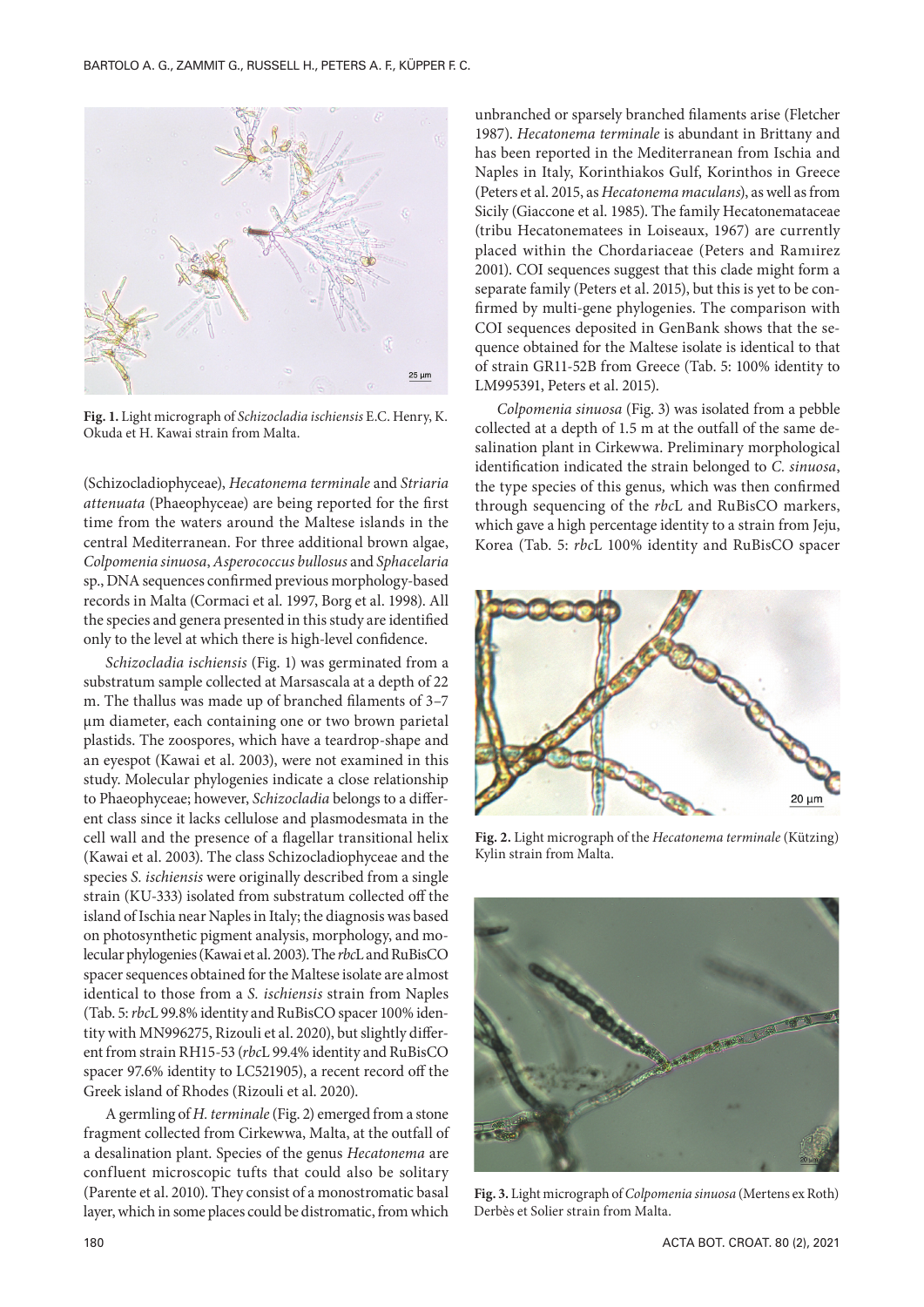97.4% identity to AF385839, Cho et al. 2001). The COI gene provided a 97.3% identity to *C. sinuosa* (Tab. 5: KF281125, McDevit and Saunders, 2017). There are only eight COI sequences for *C. sinuosa* in GenBank and they all originate from Korea (two sequences) or Australia (six sequences). The comparison with COI sequences deposited in GenBank shows that the Maltese isolate could be a cryptic species. Cryptic speciation in *C. sinuosa* has been studied through the use of the *rbc*L and *cox*3 gene, which have shown that there are three main genetic groups (Lee et al. 2013). The *rbc*L of the Maltese isolate provided the highest identity (99.6, 100 and 100% respectively) to AY398468, AB022234, AB578988, i.e. *C. sinuosa* Group 1 in Lee et al. (2013). Group 1 is the most diverse group and includes five subgroups from both temperate and tropical waters. However, it is probable that there are no COI sequences in GenBank for this group. Further molecular investigations are thus required for *C. sinuosa,* especially to sequence the COI gene from specimen growing in different areas including the type locality in Cadiz, Spain (Guiry and Guiry, 2020), as well as from different areas in the Mediterranean Sea.

*Colpomenia sinuosa* occurs intertidally and subtidally (Cho et al. 2009) and is widespread in temperate and warm waters, penetrating boreal waters (Guiry and Guiry, 2020). *Colpomenia sinuosa* and *C. peregrina* Sauvageau, both have a spherical and saccate appearance and both occur around Malta. The main difference between the two is that *C. sinuosa* has plurilocular sporangial punctate sori with a cuticle and four to six layers of medullary cells, as opposed to extensive sori without a cuticle and a thinner thallus wall of three to four layers of colourless medullary cells in *C. peregrina* (Toste et al. 2003).

For this study, *S. attenuata* and *A. bullosus* specimens were collected in Gozo from the Blue Hole at Dwejra. Previously, the presence of *S. attenuata* had been recorded in different Mediterranean locations including Sicily (Giaccone et al. 1985) and Karpasia in Cyprus (Tsiamis et al. 2014), but it had never been identified from the Maltese islands. On the other hand, *A. bullosus* had been morphologically identified in the north-eastern coast of Malta (Borg et al. 1998). The analysis of the new biomarkers of *S. attenuata* obtained in this study resulted in a high percentage identity to strain Sat 49 from Chile (Tab. 5: *rbc*L 100% identity and RuBisCO spacer 98.3% identity to AF055415, Siemer et al. 1998). The sequences obtained for *A. bullosus* gave a high percentage identity to strain KU-570 from Japan and strain GWS040819 from Norway (Tab. 5: *rbc*L 99.6% identity to LC016509, Kawai et al. 2016 and COI 99.8% identity to MN184505, Bringloe et al. 2019).

The *Sphacelaria* sp. isolate collected from an algal tuft on *Padina* sp. in St Paul's Bay had a high percentage identity to Strain GR11-34 (Tab. 5: COI 99.3% identity to LM994971, Peters et al. 2015) collected from Kavouri (Greece). In this case, the species identity is not obvious, possibly due to the dearth of Sphacelariales COI sequences in the public databases that are attributable to primer mismatches (Peters et al. 2015). In fact, there are only nine COI sequences available in GenBank representing the genus *Sphacelaria*, which is a highly limited number compared to the 39 species that currently make up this genus (Guiry and Guiry 2020). Thus, further molecular investigations are urgently required for the genus *Sphacelaria*. Other species of *Sphacelaria* that have been previously recorded from the Maltese islands on the basis of morphology include *S. cirrosa* (Roth) C.Agardh, *S. fusca* (Hudson) S.F.Gray, *S. plumula* Zanardini, *S. rigidula* Kützing and *S. tribuloides* Meneghini (Cormaci et al. 1997).

For the Phaeophyceae, our results confirm that the RuBisCO spacer is more variable than *rbc*L (Tab. 5) and that this spacer, in combination with other biomarkers, such as *cox*2-3, could be used to study intraspecific groups in biogeographic studies (Cho et al. 2007).

It is important to note that only *C. sinuosa*, *A. bullosus* and *Sphacelaria* sp. were recorded through the application of morphological surveys and the GE method coupled with DNA barcoding. Thus, without the latter part, our study would have overlooked *S. ischiensis*, *S. attenuata* and *H. terminale*. Thus, our results indicate that algal isolation and culturing in combination with DNA barcoding is a useful unbiased tool to reveal overlooked biodiversity. It also shows that sediment and other substrata, such as pebbles, represent an unexplored environment that harbours countless cryptic microstages of macroalgae with potential for the detection of species. This same method could also be used to detect new introductions of non-indigenous species to the Mediterranean at an early stage. The method also suggests that 'eradicating' non-indigenous species by removing the macrothalli is impractical since most algae may exist as microstages in the sediment itself. The GE method certainly has a strong potential to enhance algal biodiversity checklists and is both cost-effective with a low environmental impact in comparison to ship- or ROV-based surveys, such as those targeting deep-water / circalittoral algal communities in the Eastern Mediterranean (Küpper et al. 2019).

Finally, this study provides an updated checklist of marine macroalgal species present in Maltese waters (On-line Suppl. Tab. 1). This was important as it was a challenge to search records of Maltese macroalgae, because these had not been revised since 1997 (Cormaci et al. 1997). Species names were updated to reflect revisions in taxonomy. For instance, previous mentions of *Aglaothamnion byssoides* and *A. tenuissimum* have now been recorded as one species in the updated list, *A. tenuissimum* (Bonnemaison) Feldmann-Mazoyer. Moreover, any references to misidentified algae, such as *Asparagopsis armata*, which does not occur in Malta (Evans et al. 2015), were removed.

#### **Acknowledgements**

This research is partially funded by the ENDEAVOUR Scholarship Scheme (Malta)- Group B – National Funds. AGB was supported by the MARS Network for a MARS Travel award, which offered an exciting opportunity to develop this research project at an early stage. Appreciation is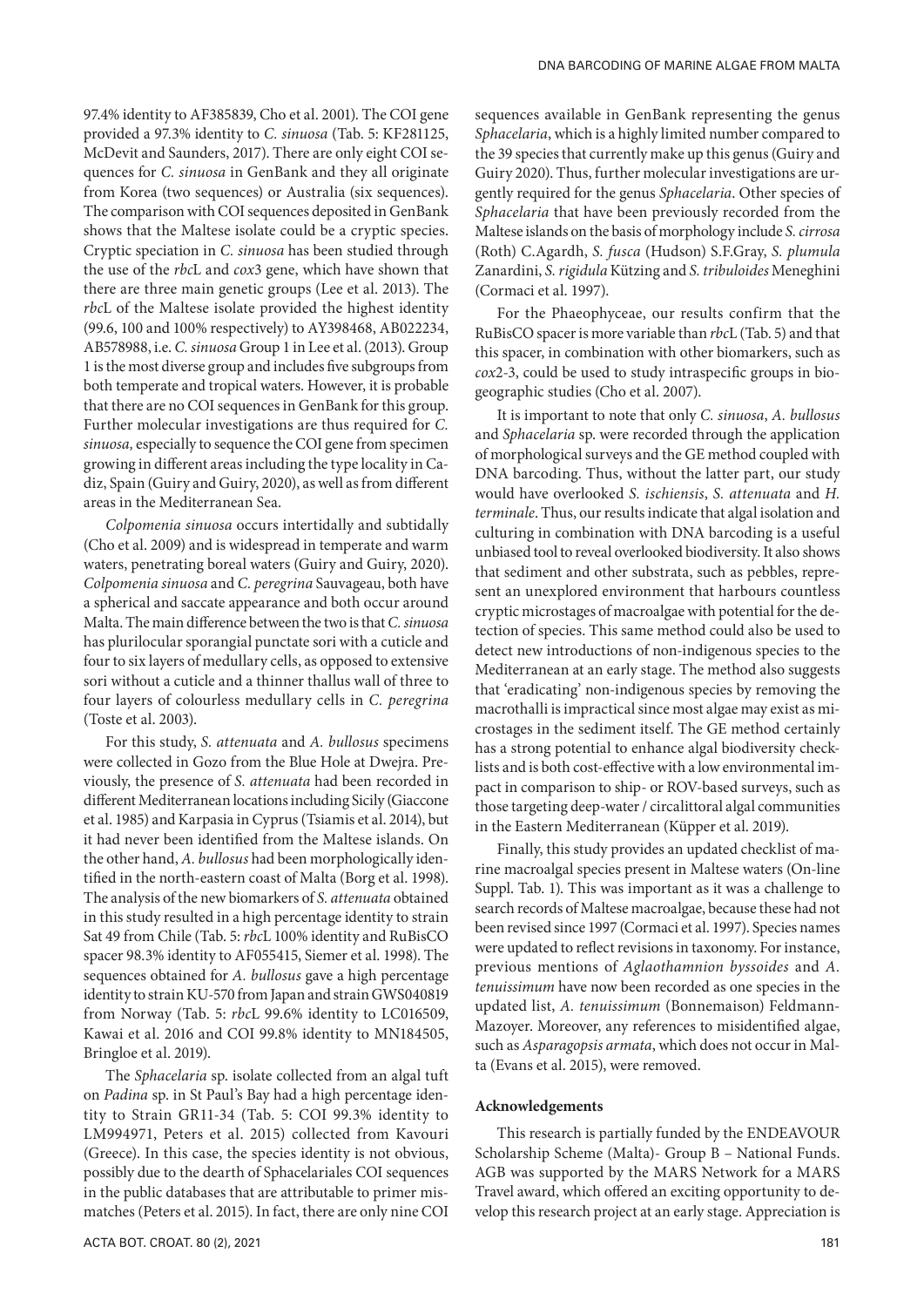due to the Environment & Resources Authority (Malta), the Total Foundation (Paris) and the Marine Alliance for Science and Technology for Scotland pooling initiative (MASTS), the latter funded by the Scottish Funding Council (grant reference HR09011) and contributing institutions. Thanks are due to Eleni Kytinou for diving assistance during sampling. FCK received support from the UK Natural Environment Research Council (program Oceans 2025 – WP 4.5 and grants NE/D521522/1 and NE/J023094/1) and AFP received support from the project IDEALG (France: ANR-10-BTBR-04).

## **References**

- Bartolo, A.G., Zammit, G., Peters, A.F., Küpper, F.C., 2020: The current state of DNA barcoding of macroalgae in the Mediterranean Sea: presently lacking but urgently required. Botanica Marina 63, 253–272.
- Bonnici, L., Borg, J.A., Evans, J., Lanfranco, S., Schembri, P.J., 2018: Of rocks and hard places: Comparing biotic assemblages on concrete jetties versus natural rock along a microtidal Mediterranean shore. Journal of Coastal Research 34, 1136–1148.
- Borg, J.A., Howege, H.M., Lanfranco, E., Micallef, S., Mifsud, C., Schembri, P.J., 1998: The macrobenthic species of the infralittoral to circalittoral transition zone off the northeastern coast of Malta (Central Mediterranean). Xjenza 3, 16–24.
- Bringloe, T.T., Sjøtun, K., Saunders, G.W., 2019: A DNA barcode survey of marine macroalgae from Bergen (Norway). Marine Biology Research 15, 580–589.
- Camacho, O., Fernández‐García, C., Vieira, C., Gurgel, C.F.D., Norris, J.N., Freshwater, D.W., Fredericq, S., 2019: The systematics of *Lobophora* (Dictyotales, Phaeophyceae) in the western Atlantic and eastern Pacific oceans: eight new species. Journal of Phycology 55, 611–624.
- Cho, G.Y., Yoon, H.S., Choi, H.G., Kogame, K., Boo, S.M., 2001: Phylogeny of the family Scytosiphonaceae (Phaeophyta) from Korea based on sequences of plastid-encoded RuBisCo spacer region. Algae 16, 145–150.
- Cho, T.O., Cho, G.Y., Yoon, H.S., Boo, S.M., Lee, W.J., 2003: New records of Myelophycus cavus (Scytosiphonaceae, Phaeophyceae) in Korea and the taxonomic position of the genus on the basis of a plastid DNA phylogeny. Nova Hedwigia 76, 381–398.
- Cho, G.Y., Kogame, K., Kawai, H., Min Boo, S., 2007: Genetic diversity of *Scytosiphon lomentaria* (Scytosiphonaceae, Phaeophyceae) from the Pacific and Europe based on RuBisCO large subunit and spacer, and ITS nrDNA sequences. Phycologia 46, 657–665.
- Cho, G.Y., Choi, D.W., Kim, M.S., Boo, S.M., 2009: Sequence repeats enlarge the internal transcribed spacer 1 region of the brown alga *Colpomenia sinuosa* (Scytosiphonaceae, Phaeophyceae). Phycological Research 57, 242–250.
- Coelho, S.M., Scornet, D., Rousvoal, S., Peters, N., Dartevelle, L., Peters, A.F., Cock, J.M., 2012: How to cultivate *Ectocarpus*. Cold Spring Harbor Protocols 2012, 258–261.
- Cormaci, M., Lanfranco, E., Borg, J.A., Buttigieg, S., Furnari, G., Micallef, S.A., Mifsud, C., Pizzuto, F., Scammacca, B., Serio, D., 1997: Contribution to the knowledge of benthic marine algae on rocky substrata of the Maltese Islands (Mediterranean Sea). Botanica Marina 40, 203–216.
- Cormaci, M., Furnari, G., Catra, M., Alongi, G., Giaccone, G., 2012: Flora marina bentonica del Mediterraneo: Phaeophy-

ceae. Bollettino dell'Accademia Gioenia di Scienze Naturali di Catania 45(375), 1–508.

- Evans, J., Barbara, J., Schembri, P.J., 2015: Updated review of marine alien species and other 'newcomers' recorded from the Maltese Islands (Central Mediterranean). Mediterranean Marine Science 16, 225–244.
- ERA, 2020: Update on Articles 8, 9, and 10 of the Marine Strategy Framework Directive (2008/56/ΕC) in Malta's Marine Waters. Retrieved on 22 May 2020 from https://era.org.mt/ en/Documents/MSFD\_Art.17\_Update\_Malta\_FINAL.pdf
- Fletcher, R.L., 1987: Seaweeds of the British Isles. Vol. 3. Fucophyceae (Phaeophyceae). Part 1. British Museum (Natural History), London.
- Gachon, C.M., Strittmatter, M., Müller, D.G., Kleinteich, J., Küpper, F.C., 2009: Detection of differential host susceptibility to the marine oomycete pathogen *Eurychasma dicksonii* by real-time PCR: not all algae are equal. Applied Environmental Microbiology 75, 322–328.
- Giaccone, G., Colonna, P., Graziano, C., 1985: Revisione della flora marina di Sicilia e isole minori. Bolletino Accademia Gioenia Scienze Naturali Catania 18, 537–781.
- Guiry, M.D., Guiry, G.M., 2020: AlgaeBase. World-wide electronic publication, National University of Ireland, Galway. Retrieved on 12 April 2020 from https://www.algaebase.org
- Kawai, H., Maeba, S., Sasaki, H., Okuda, K., Henry, E.C., 2003: *Schizocladia ischiensis*: a new filamentous marine chromophyte belonging to a new class, Schizocladiophyceae. Protist 154, 211–228.
- Kawai, H., Hanyuda, T., Draisma, S.G., Müller, D.G., 2007: Molecular phylogeny of *Discosporangium mesarthrocarpum* (Phaeophyceae) with a reinstatement of the order Discosporangiales 1. Journal of Phycology 43, 186–194.
- Kawai, H., Hanyuda, T., Kim, S.H., Ichikawa, Y., Uwai, S., Peters, A.F., 2016: *Cladosiphon takenoensis* sp. nov. (Ectocarpales sl., Phaeophyceae) from Japan. Phycological Research 64, 212–218.
- Küpper,F.C., Tsiamis, K., Johansson, N.R., Peters, A.F., Salomidi,M., Manousakis, L., Kallergis, M., Graham,M.H., Kinlan, B., Mystikou,A., *Žuljević*, A., Nikolić, V., Gerakaris, V., Katsaros,C., Panayotidis, P., 2019: New records of the rare deepwater alga *Sebdenia monnardiana* (Rhodophyta) and the alien *Dictyota cyanoloma* (Phaeophyta) and the unresolved case of deep-water kelp in the Ionian and Aegean Seas (Greece). Botanica Marina 62, 577–586.
- Lane, C.E., Lindstrom, S.C., Saunders, G.W., 2007: A molecular assessment of northeast Pacific *Alaria* species (Laminariales, Phaeophyceae) with reference to the utility of DNA barcoding. Molecular Phylogenetics and Evolution 44, 634–648.
- Lanfranco, E., Rizzo, M., Hall-Spencer, J., Borg, J.A., Schembri, P.J., 1999: Maerl-forming coralline algae and associated phytobenthos from the Maltese Islands. The Central Mediterranean Naturalist 3, 1–6.
- Lee, K.M., Boo, S.M., Kain, J.M., Sherwood, A.R., 2013: Cryptic diversity and biogeography of the widespread brown alga *Colpomenia sinuosa* (Ectocarpales, Phaeophyceae). Botanica Marina 56, 15–25.
- McDevit, D., Saunders, G.W., 2017: A molecular investigation of Canadian Scytosiphonaceae (Phaeophyceae) including descriptions of *Planosiphon* gen. nov. and *Scytosiphon promiscuous* sp. nov. Botany 95, 653–671.
- Montecinos, A.E., Couceiro, L., Peters, A.F., Desrut, A., Valero, M., Guillemin, M.L., 2017: Species delimitation and phylogeographic analyses in the *Ectocarpus* subgroup *siliculosi* (Ectocarpales, Phaeophyceae). Journal of Phycology 53, 17–31.